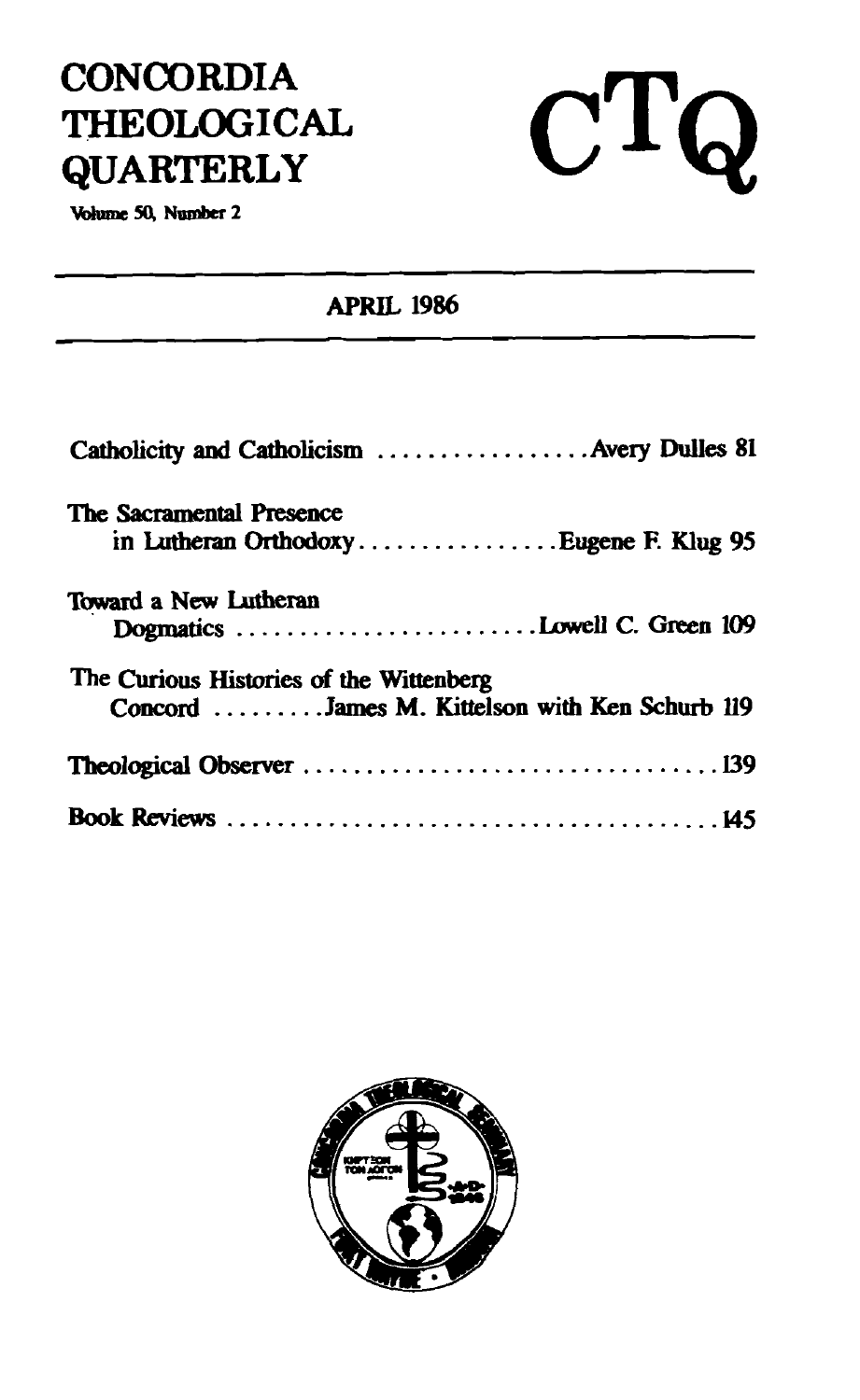## Toward a New Lutheran Dogmatics

Lowell C. Green

Doctrinal theology has traditionally been the heart of theological education and practice in the evangelical Lutheran church. Christian doctrine, has been especially strong—during the Reformation period, in Lutheran orthodoxy of the seventeenth century, during the nineteenth-century reawakening, and during the first half of the present century. However, concern for sound doctrine has lately been less prominent than concern for vigorous activity and practice. "Let's not have ivory-tower theories but let's save souls." or "Let's get out and fight for social justice." Nevertheless, as my old teacher John C. Mattes used to say, "You can't act right if you don't think right!" And there is much uneasiness in "conservative" as well as "liberal" circles that all is not well. We desperately need an up-to-date doctrinal system in order to regain a satisfactory perspective for the teaching and work of the church. But it is widely lamented that there is no adequate dogmatics book.

Some would argue that the *Christian Dogmatics* of Francis Pieper is still adequate. This argument possibly presupposes that a dogmatics book is normative rather than deliberative. This is dangerously akin to the notion that certain biblical commentaries have so correctly grasped the meaning of the inspired texts that such commentaries **are** to be the norms as to how a given scrip tural text should be interpreted. In evangelical Lutheran thought, not **even** the symbolicaI books **are** allowed to dictate the meaning of a biblical passage, let alone the pronouncements of private authors, prominent churchmen, or even parliamentary assemblages.

Moreover, although Pieper's was the greatest dogmatics text ever written in North America, it had certain human weaknesses **even** when it was written, its English translation is not always reliable, and it is no longer up-to-date. It commands our respect and commends itself to our use, but it can no longer be our sole text of Christian doctrine The **reasons** for this conclusion will appear several times as we proceed in the present essay. The chief con**cerns** of Francis Pieper were that the doctrine of God be soundly taught, that the centrality of Jesus Christ as true God and true man be maintained, that the importance of the **means** of **grace**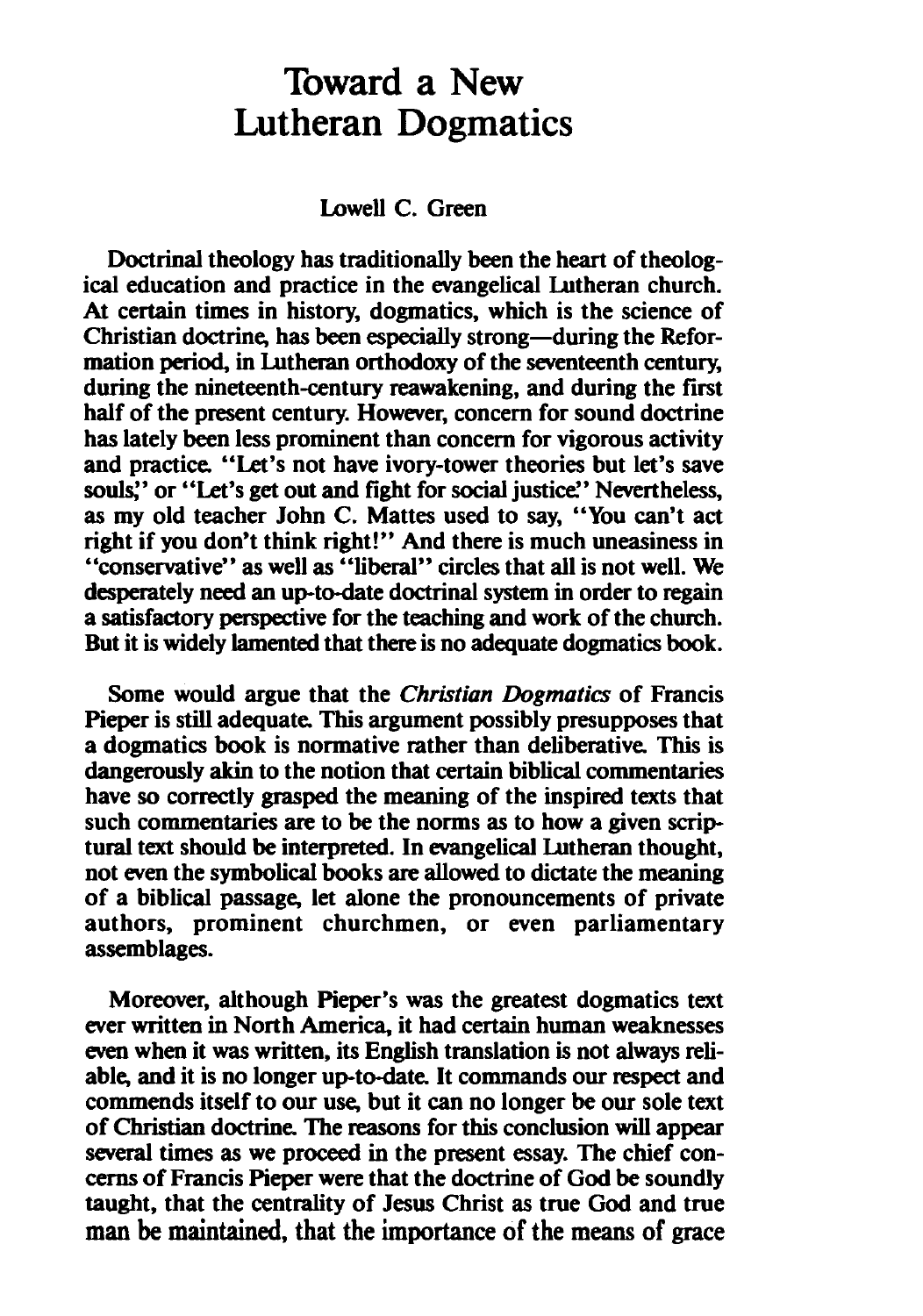be underscored, that the distinction of Law and Gospel predominate, and that the church always be mindful of pure doctrine. These must continue to be our chief concerns as **we** seek to preserve his contribution while we wrestle with the new problems of a new day.

**A** sound system of dogmatics must relate properly to the following five factors: (1) it must be soundly biblical; (2) it must stand in an historcial perspective (tradition; the Creeds and Confessions); (3) it must be contemporary and enter into dialogue with several modern attacks or confirmations of the faith once delivered: (4) it must present the truths of the Christian faith in a systematic whole (else it is not a dogmatics at all) and, in so doing, must be **wary** of the intrusions of human reason and philosophy; (5) finally, it should be practical and relevant to the proclamation and activity of the church today. In regard to the last point, it might be recalled that, prior to the nineteenth-century Reformed theologian Schleiermacher, systematic theology had included the application of the sacred truth. It has only been in the last century and a half that homiletics, catechetics, liturgics, and pastoral methods have been separated from dogmatics. At the present stage in history a new dogmatic system would do well to incorporate brief discussions of the doctrinal foundations of these practical disciplines of the theological curriculum. For example, a catechisation of the Ten Commandments must wrestle with the difficult problem of how to explain the words, "We should fear and love God!' Should Law and Gospel be combined so that "fear God" would mean to hold Him in loving and filial reverence, or should they be distinguished so that "fear God" would mean to dread the Law and "love God" would mean to cling to the promises of the Gospel? This issue needs to be discussed today.

#### I. The Problems of Writing Prolegomena

The most important part of a dogmatics book is the prolegomena, in which the over-arching problems of the theological point of departure, the confessional stance, the attitude toward the Scrip tures, the systematic approach, and the manner in which God is to be considered, as well as the way in which Law and Gospel are to be distinguished, must all be dealt with as the groundwork is laid for the system as a whole. Carl Stange underscored the crucial nature of prolegomena when, after publishing the first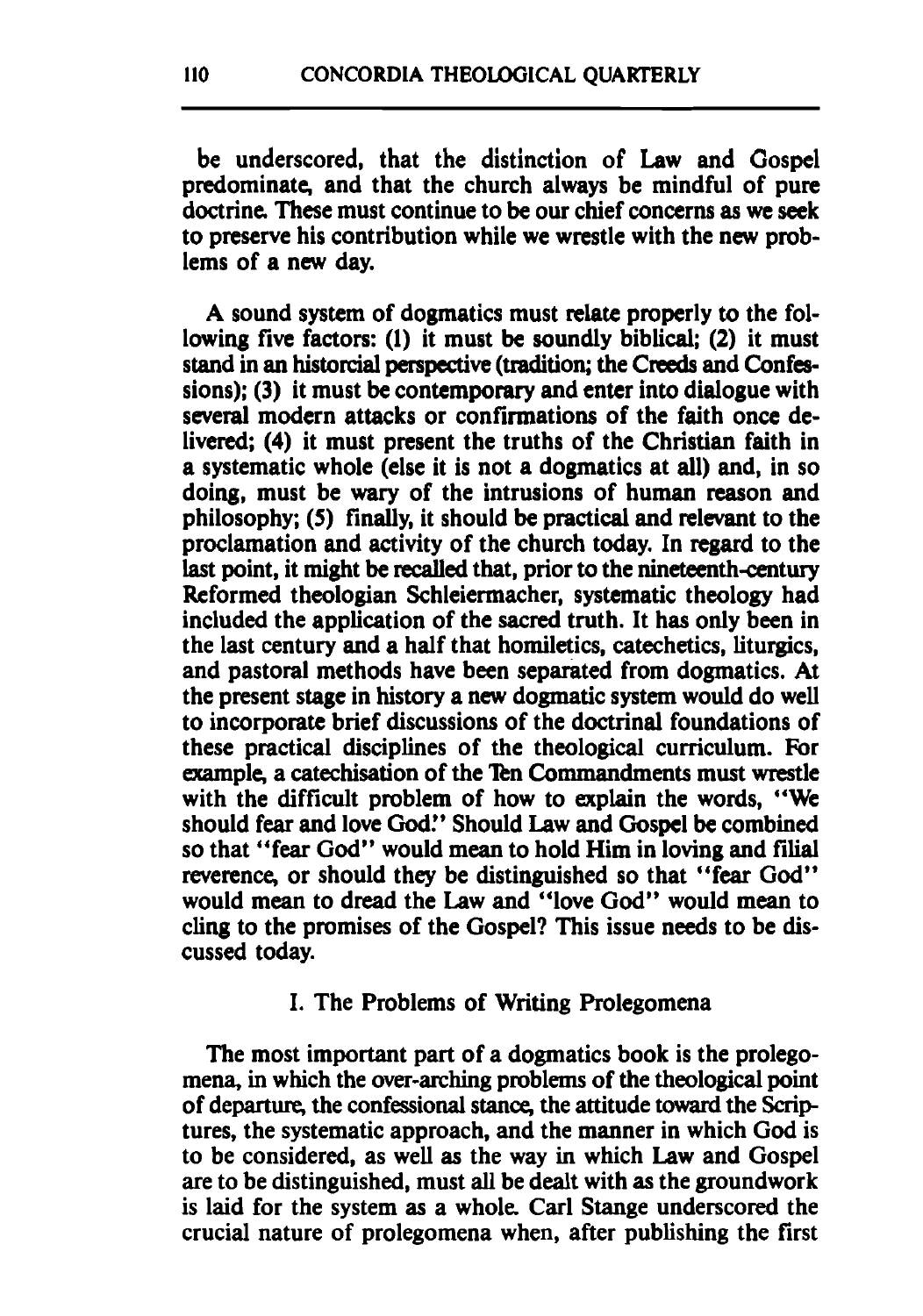volume of his own dogmatics, he decided not to conclude the work as other tasks occupied his time; he stated that everything **was** contained in the first part and that the unfolding of **several**  doctrines could **be** dispensed with when the prolegomena were available. Robert Preus demonstrated the importance of a good start when he published his impressive study of the prolegomena of the old Lutheran dogmaticians.

Dogmatics must be biblical but should not **be** biblicistic. The difference, stated as briefly as possible, is that biblicism is an approach to biblical studies in which the proper context is overlooked, appropriate methods of interpretation **are** omitted, and the interpreter tries to jump back across the two millennia which **separate** us from the writers of Holy Writ. Nor should dogmatics be "Biblical Theology" even when the latter is carried out properly. The disciplines of "Theology of the Old Testament" and "Theology of the New Testament" belong to those departments of the theological institution, whereas dogmatics belongs to systematic theology. It is unfortunate that many teachers of dogmatics are actually biblical scholars rather than systematicians.

Dogmatics must **be** systematic. This fact does not mean that dogmatics should **be** philosophical, in fact, it should **be** carefully distinguished from philosophy. But it does mean that the **task**  of the dogmatician is to present the truths of the Christian faith as a connected whole. Generally European theologians have made more successful systematicians than North Americans. Americans often have trouble maintaining a systematic stance without the intrusion of human reason or philosophy. The difficulty of presenting the truths of the Christian faith in a connected whole is increased by the practice of some larger American seminaries where the dogmatics course is parcelled out among a number of different professors, so that Professor A teaches only prolegomena, Professor B teaches Christology, and Professor C handles the doctrine of the church and the ministry. It is hard to **see** how Professor C can properly teach the Real Presence in the Lord's Supper if he has not thoroughly worked with Christology, or how Professor B can appropriately make Christology the center of a system of which he hardly is conscious if he does not struggle with the preliminary problems or has never taught the prolegomena. And Professor A is in the position of someone who goes to a movie and then leaves early without find**ing** out what **happened.**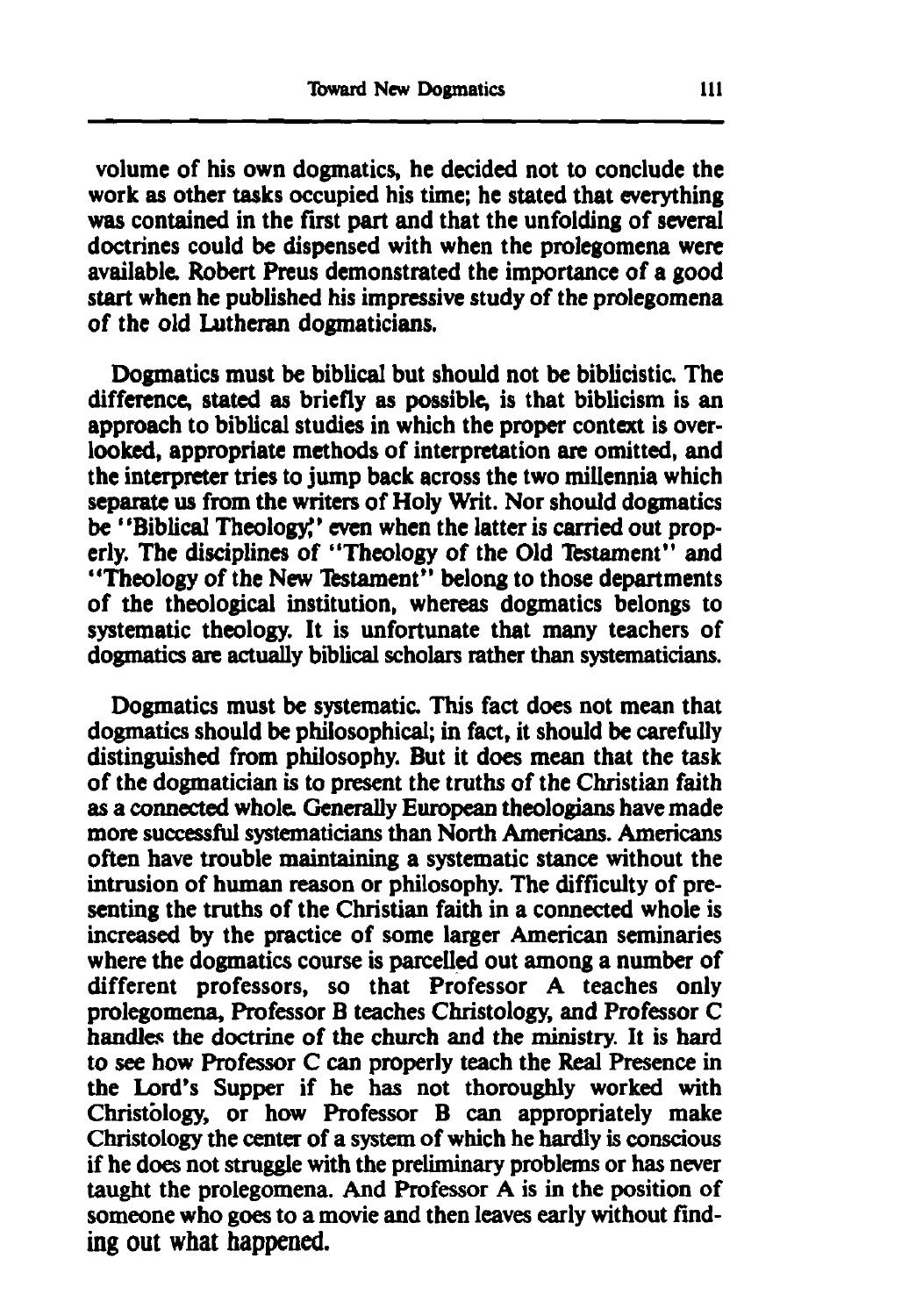#### 11. The Underlying Principle

What shall be the underlying principle of the entire dogmatic system, as it is to be presented in the prolegomena? We can only point out several general possibilities in this essay and leave a detailed presentation for fuller treatment in a book. However, reference can be made to several possibilities. That principle might be theocentric or it might be anthropocentric It might be a person or it might be a thing. There has been a widespread tendency, especially among Fundamentalists and some conservative Lutherans, to propose the doctrine of the Sacred Scriptures as the underlying principle of dogmatics. In spite of the fact that such a procedure has many factors to commend it, we cannot go that way. The Holy Scriptures must, indeed, receive total acceptance; furthermore, they must be the source and norm for our theology. But they cannot be made the underlying principle, that is, the chief factor of Christian doctrine. The Scriptures have been given by inspiration of God, it is true; but God Himself must be the chief factor and the underlying principle of dogmatics.

This fact means that a dogmatic system which claims to represent the posture of Luther and of the Lutheran Confessions must start out with the doctrine of God, hidden in the majesty of the Law *(Deus absconditus)* and revealed in the Jesus of the Gospel *(Dew* **revelatus).** This approach **rules** out the rationalistic derivation of a doctrine of God through Dionysian philosophy, as practiced in the Middle Ages. This method, traditional in older Lutheran dogmatics, set up a doctrine of divine attributes in order to determine what **God was like** Through the **via eminentiae** superior qualities of man were referred to God, with the inevitable conclusion that God possessed these qualities in the superlative: God **was** all-wise (omniscient), all-powerful (omnipotent), etc Through the **via negationis** negative qualities of man were found reversed in God: God was sin-less, death-less, change-less, etc Through the **via causalitatis** God was said to be made known through His works such **as** creation; the Creator of such a remarkable universe had to possess certain qualities such **as** power, majesty, beauty, wisdom, etc This procedure is objectionable for several reasons. (1) At best, it is the peering into the things that God has not chosen to tell us and is, therefore, an act of disobedience. (2) It sets aside God's self-revelation in Jesus Christ and substitutes an action of reason and is, therefore, almost an act of idolatry. (3) It obscures the contrast between God Hidden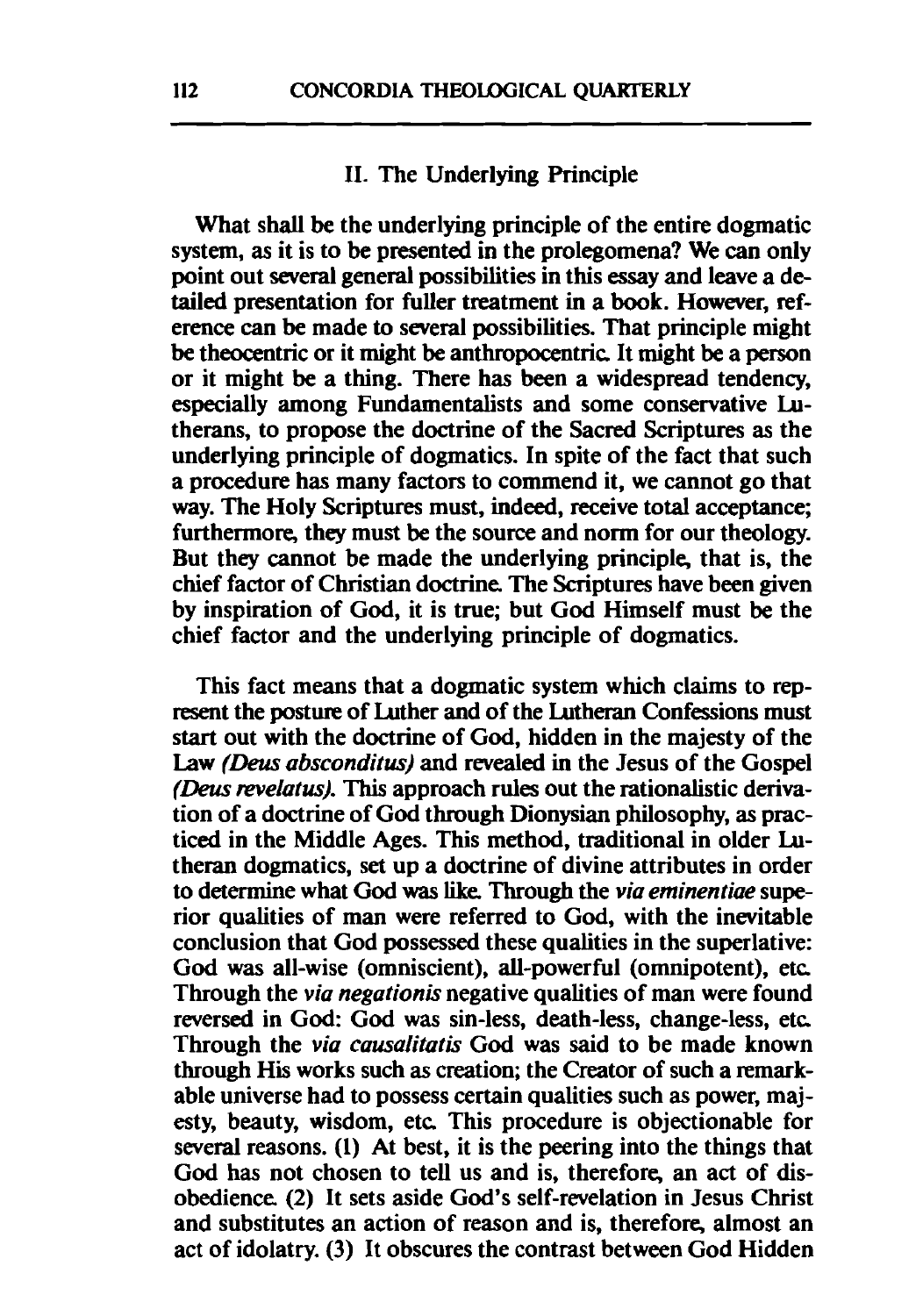and Revealed, between Law and Gospel. Since no Dionysian philosophy **can** penetrate the wonder of God made **man** and since nothing **can** be added to the Gospel that Christ has not revealed, this methodology **can** only add to the Law. And since it claims to be a "revelation:' it lends an inappropriate weight to the Law and tends to compete with the revelation of God in Christ. (4) Since the attributes of God that are thereby derived do not tend to distinguish between majestic qualities and merciful qualities of God and since the grace of God in Christ is not included in this procedure, the balance of Law and Gospel is disturbed. (5) Since attributing something to God is human work, the theologian tends to be "creating God" (cf. *Deus ex machina*). The value of such activity as a good work is questionable. (6) Since the lists of attributes derived from reason are supported with biblical "proof texts." sound hermeneutics is offended and proper doctrine of Scripture is done violence

It must be the axiom of a sound Lutheran dogmatic system that we cannot know anything about God except what He has chosen to make known to us. Other world religions have some knowledge of the Law, but only Christianity has the Gospel. Since the doctrine of the Law does not attain its full significance until the Gospel teaches us that God's Son took upon Himself the full weight of the Law and, since the decisive point with **respect** to the Law is that its power to condemn **was** checked by the deed of **Good** Friday, only Christianity has an adequate understanding of the **Law.** However, the Law in itself is not a true revelation of God because it presents God the Judge rather than God the Savior. The veil has not truly been pulled aside until God has shown me that He has reconciled me to Himself in Christ; since this is the message we call the Gospel, revelation (in its specific sense) does not take place aside from this message of redemption in the Gospel. Therefore, the Law (which is called revelation in a general sense) is not revelation in that same specific sense.

Because there is a questionable tendency to allow a doctrine of the Holy Scriptures to be equated with revelation, a special caution is necessary. We must beware of a doctrine of the Scriptures which obscures the distinction between Law and Gospel or the distinction between Old Covenant and New Testament. The primary revelation of God was not a book but a person, the God-Man. The divinely inspired book is the record of the revelation of God in Christ (2 Cor. 5). Since the Lutheran Confessions point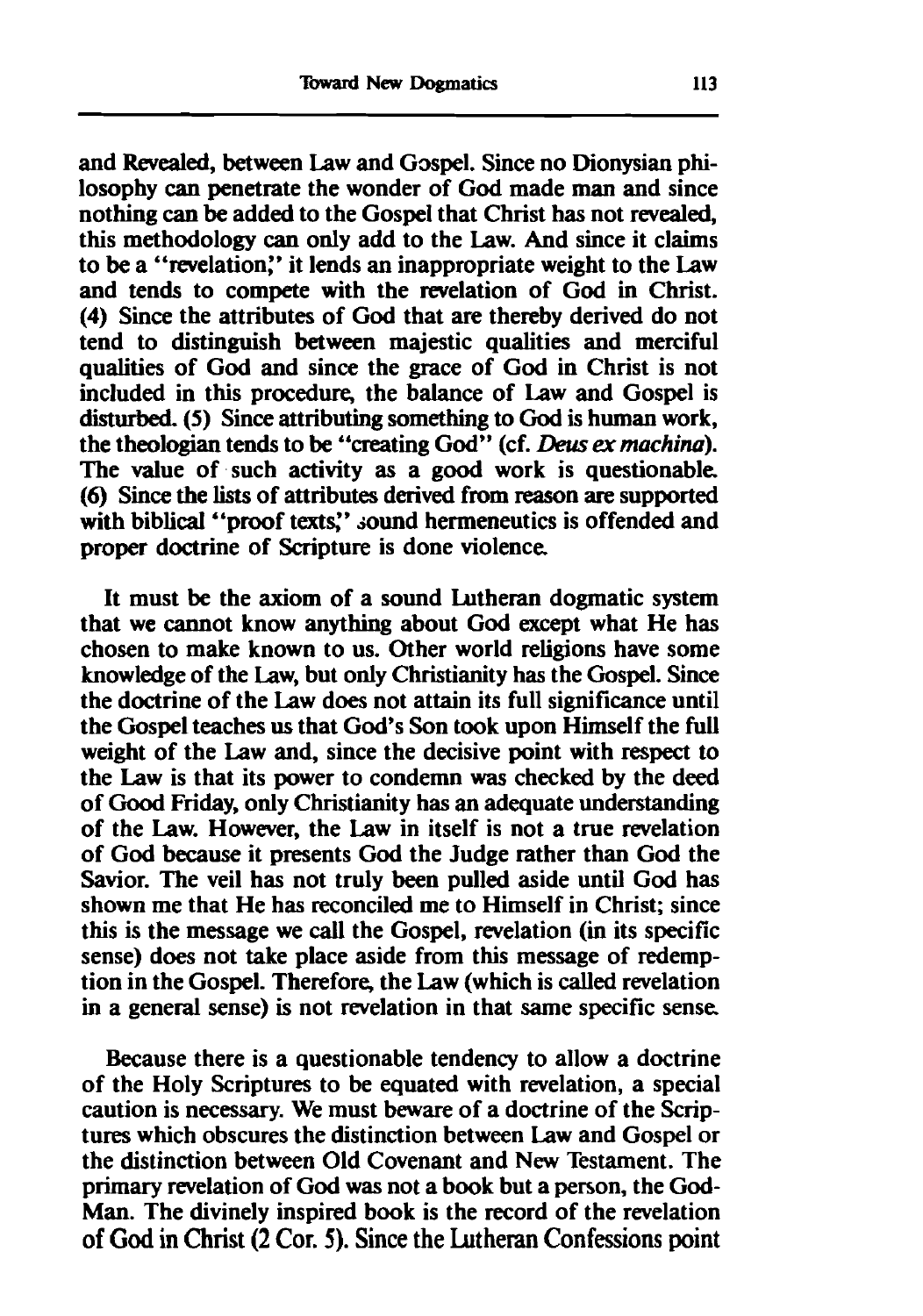out the necessity of distinguishing Law and Gospel, not **all** parts of the Bible **are** of equal importance Certainly, the civil and ceremonial laws which have **been** done away **are** no longer relevant to the Christian, notwithstanding attempts of modem liturgiologists to build principles of worship upon Old Testament practices.

The inspired, infallible, and inerrant Holy Scriptures **are** the source and norm of dogmatics. However, one must beware of a biblicistic *sola scripfum,* which *was* taught neither by Luther nor by the **Lutheran** Confessions. The teachings of our Christian faith were explicated in the course of thousands of years of doctrinal development, in which the Holy Spirit faithfully led the church to new understanding of sacred truth. There is no warrant for ignoring the creeds and confessions of the church and subjecting the flock of Christ to the vagaries of subjectivistic interpretations of the Bible The hundreds of sects and cults of our day are a poignant warning against unhistorical, uncontextual biblicism.

The Sacred Scriptures must be interpreted according to the soundest hermeneutical methods and instruments available There is no reason why we should follow a false legalism in which the hermeneutical methods of some previous age must circumscribe our work today. Whether it be rabbinical methods or even those of Luther, old methodologies must not stifle modern capabilities.

An important principle in Lutheran hermeneutics is the distinction between the Old Covenant, or Old Testament, and the New Estament. This is an insight which Reformed writers have avoided and, since most commentaries for students limited to the English language **are** of Reformed authorship, it is an insight that is being lost among Lutherans in America. Such clichés as type and antitype, as well as the concepts associated with such terms as *Heikgeschichte,* covenant, and dispensationalism, tend to blur the Lutheran distinction concerned and to confound Law and Gospel. The clearest presentation of the distinction between the Old and New Testaments is given by Martin Chemnitz in his *Examination of the Council of Trent (I:iv:6ff).* 

#### 111. Views and Concepts Requiring Treatment

No previous work in Lutheran dogmatics has devoted enough attention to that philosophy which is characteristic of our country, American Pragmatism. Through John Dewey it down-graded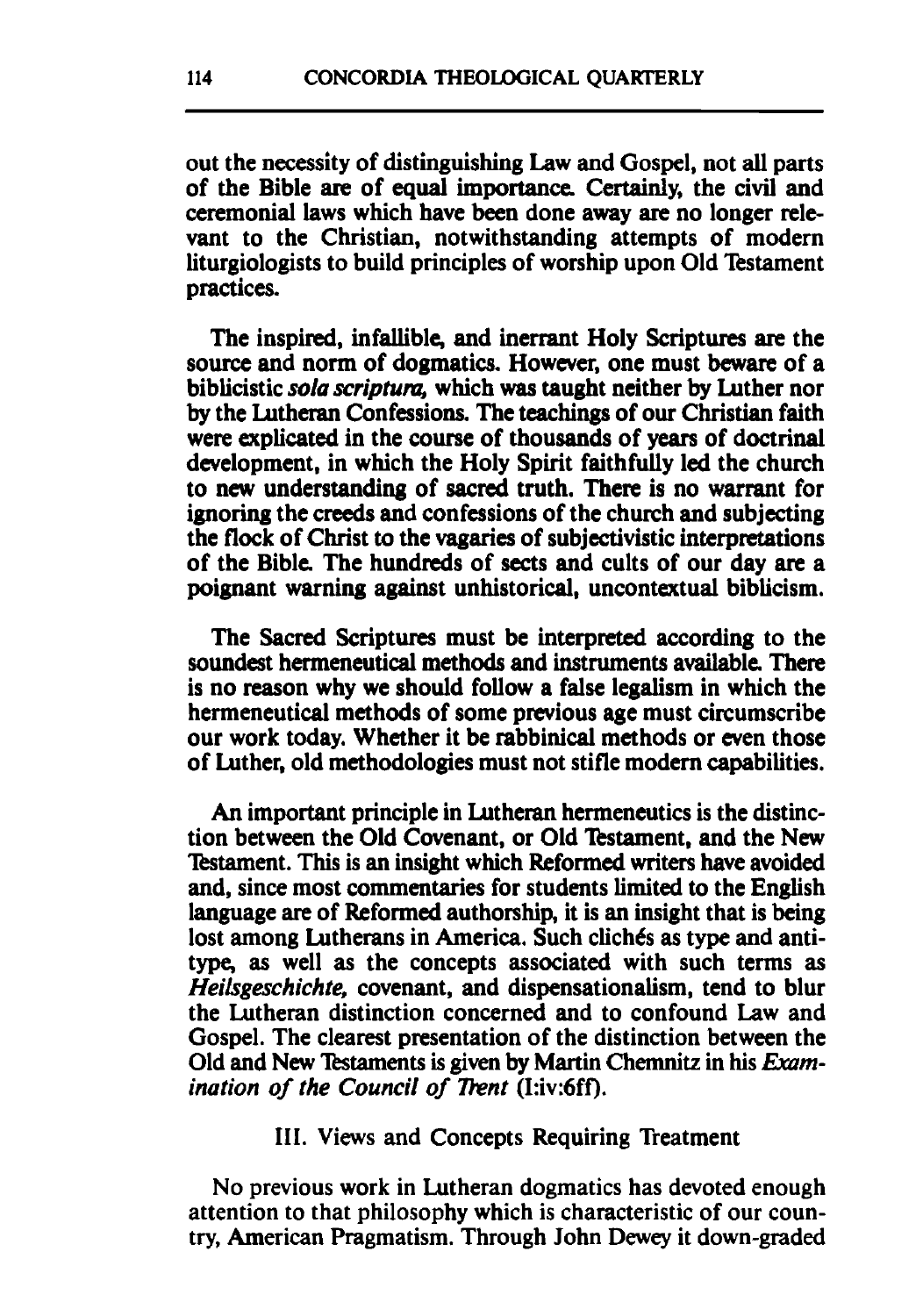past values and educational methods and imbued our schools with "Progressive Education" or Instrumentalism, in which the child cannot learn from the past but learns only through his own **exper**ience The loss of foreign languages and classical studies, as well as the idea of extracting truth from one's own consciousness (in contrast to the Third Article), together with the vogue of using "workbooks'' has come from Deweyism. Furthermore, Dewey's rejection of any traditional values, particularly the Ten Commandments, and his claim that what is right and moral is what works for me ("pragmatism") **have** had profound impact upon **American**  morality and immorality. His pupil, Shailer Mathews, applied progressive principles to religious education. This procedure led him to reject Biblical history, since "the **experiences** of previous generations have no relevance to the present frame of reference.' Thus, the Dick-and-Jane story replaced Abraham, Joseph, and David in the Sunday School curriculum, and the futility of memorizing the catechism, Bible verses, and selected hymn stanzas seemed evident. Applied to church extension, church growth, and synodical programs, American Pragmatism suggested that the validity of a method **was** determined **by** its workability. Our purpose here is not to **make** negative criticisms or value judgments of any other sort, but **by** means of selected examples to make the reader aware of philosophical rivals to biblical teaching on the American **scene,** secular and ecclesial.

American Pragmatism has been neglected by systematic theologians nurtured only **by** European thinkers. The contrary is true of Existentialism, a distinctively European philosophy, whose impact on American thought has perhaps been exaggerated. Kierkegaard, Bultmann, and even Tillich were more European than American. Nevertheless, we must not ignore this school of thinking. Existentialism is basically the repudiation of history, with reality **atisting** only in the present moment; **sine** Americans **some**times lack a strong historical consciousness, they **are** vulnerable to such an approach. It eradicates the value of the cumulative experiences of Christianity, whether in history, creeds, or liturgies; it wants to be fully contemporaneous, instantaneous, and pragmatic Its offshoot of demythologisation in the interpretation of the Bible is perhaps visible even among "conservatives" when a passage such **as** Acts **1:8,** "Ye shall be witnesses of **Me'** is shorn of its historical context-the commission of the apostles **as** eye**witnesses** to the incarnation, crucifixion, resurrection, and ascension of Jesus-and is given a certain "timeless" quality (at odds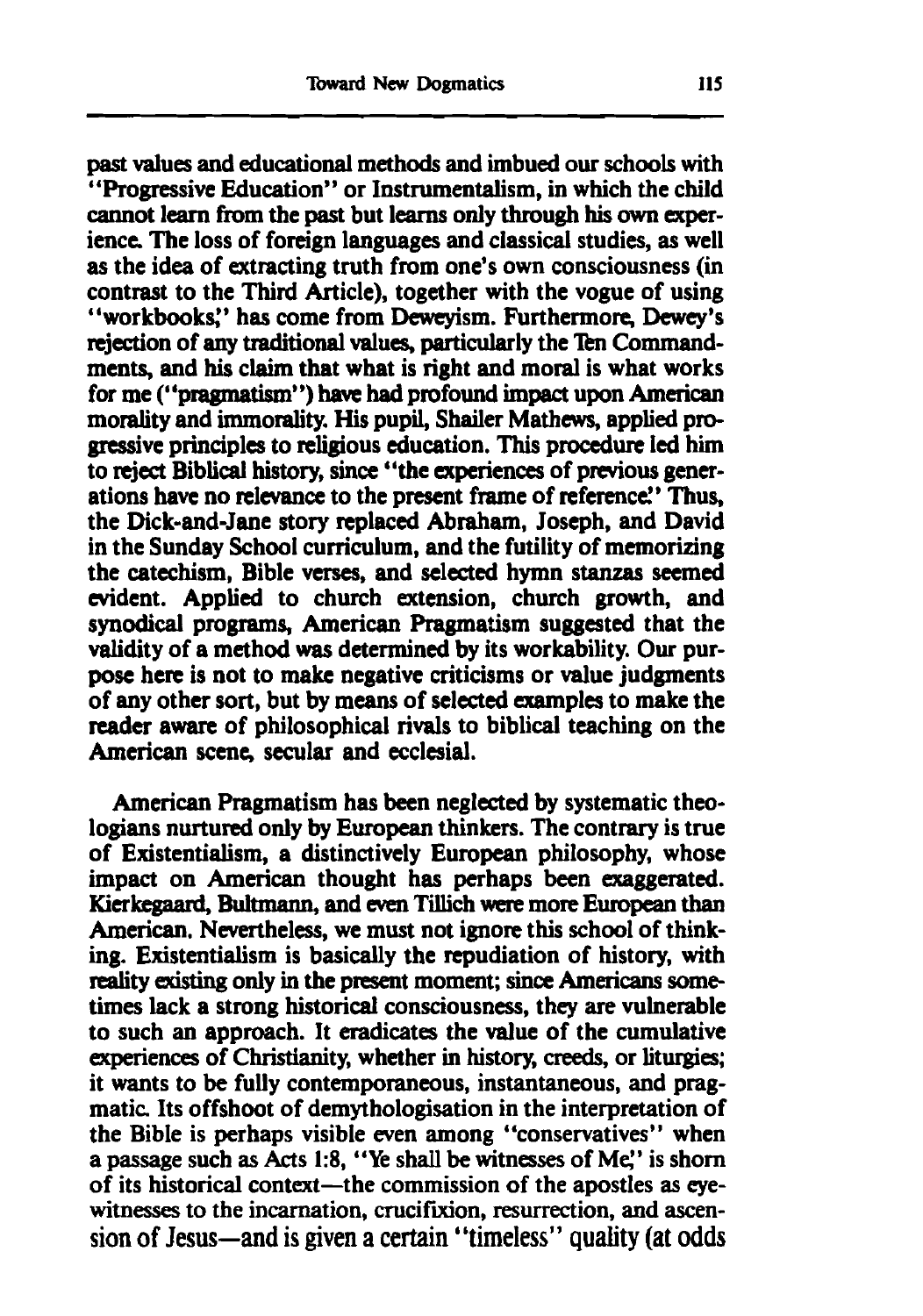with the concept that God became man). Thereby, every Christian is a "witnesg' not because he has seen Jesus in His earthly ministry, nor even because he "witnesses" to the saving work of Christ accomplished in Palestine, but because he testifies to his own inward religious experience. This is not a far cry from Bultmann's insistence regarding Easter that it is irrelevant whether Christ rose from the dead historically; the only thing of importance is the question, "Is He risen (existentially) in me?" A hermeneutical procedure which does away with the problem of historical facticity to concentrate upon an internal experience is the essence of Bultmann's program of demythologisation, whether it is practiced by a "liberal" or by one who claims to support the inerrancy of the Scriptures.

A **very** insidious influence on Lutheranism in **America** has **been**  the "covenant" thinking of Calvinists, Puritans, and other Reformed thinkers. It has influenced our course in such diverse forms as the notion of the "manifest destiny'' of the American people (as the New Israel, the New Chosen People of God), the bitter experiences of anti-German persecution during World War I, the **use** of the Scofield Reference Bible with its dispensationalism and the related emergence of Jehovah's Witnesses, various approaches to the interpretation of the Old Testament, Zionism and American aid for Israel (including Arab resentment and the oil embargo), and the new ecumenical liturgics. The *Statement on Communion Practices, published by the LCA and ALC in 1976* and later adopted by both, declared that the theme of the covenant **was** central to their interpretation of the Bible and their concept of worship and sacramental fellowship. And the notion that the Divine Service is a "celebration" on the part of God's covenant people is **not** lacking in the Missouri **Synod.** Its implications for "worship" as a human work and for freedom in establishing altar fellowship is obvious. The **use** of the NIV Bible reinforces the concept of God as "Sovereign Lord:' the Reformed concept of "covenant," and the Bible as the "law" for God's "covenant people." Covenant notions underly such hymns as 241, 332, 492, 495, 544, and 567 in the *Luthemn Book of Worship.* 

**These** are several examples of recent thinking in **America** where careful attention to ideological suppositions will help the theological student, pastor, or theologian to detect danger spots. Lutheranism in North America is situated in a *diaspora*. Lutheranism is not an isolated religion; it is an entire culture. The